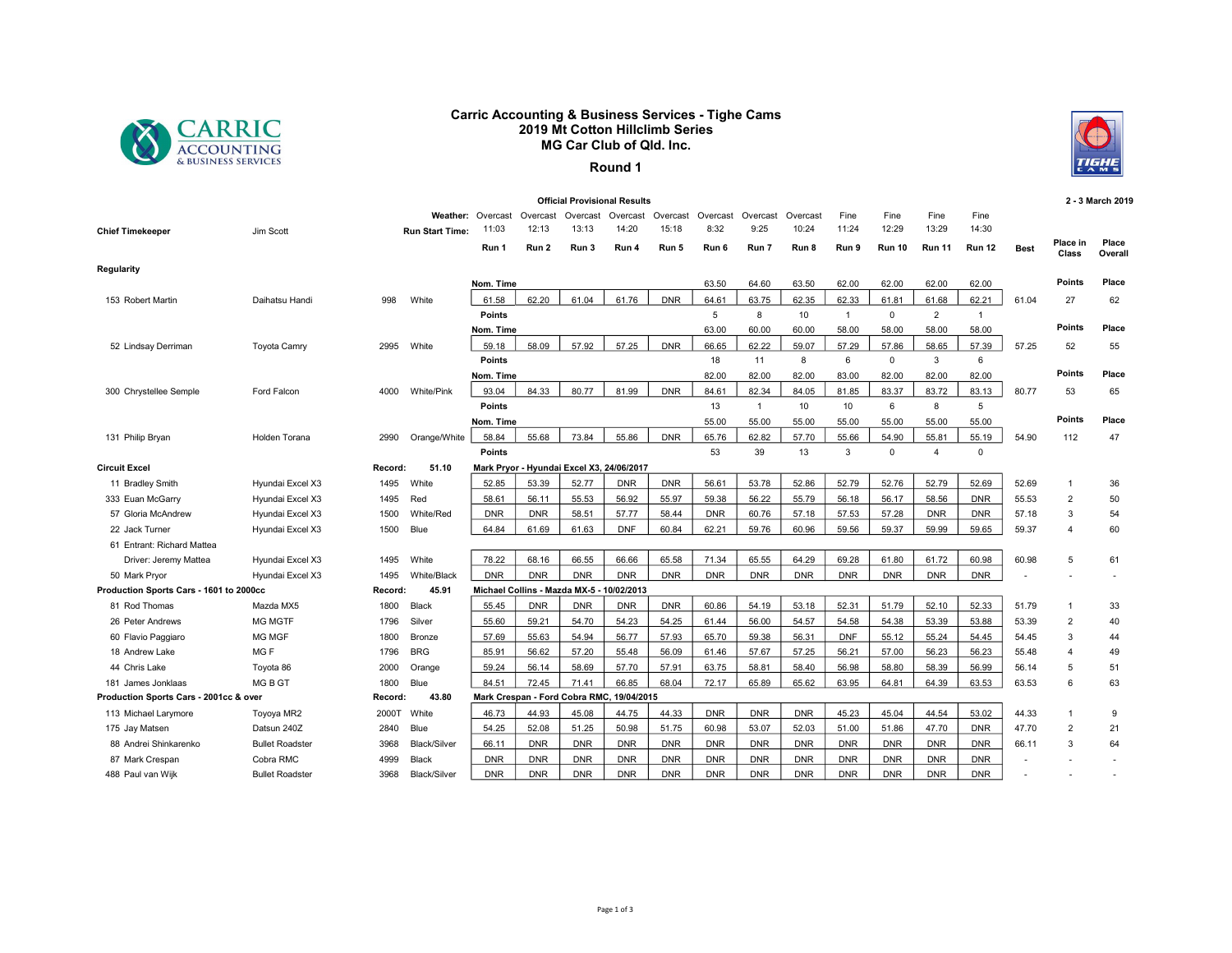|                                                |                        |         |             | Run 1      | Run 2                         | Run 3                                         | Run 4      | Run 5      | Run 6      | Run 7      | Run 8      | Run 9      | <b>Run 10</b> | <b>Run 11</b> | <b>Run 12</b> | <b>Best</b> | Place in<br>Class | Place<br>Overall |
|------------------------------------------------|------------------------|---------|-------------|------------|-------------------------------|-----------------------------------------------|------------|------------|------------|------------|------------|------------|---------------|---------------|---------------|-------------|-------------------|------------------|
| Clubman Sports Cars - Up to 2000cc             |                        | Record: | 43.54       |            |                               | Raymond Bromley - Locost Seven, 25/11/2018    |            |            |            |            |            |            |               |               |               |             |                   |                  |
| 117 Brian Pettit                               | Westfield Clubman      | 1600    | Red         | 48.02      | 45.27                         | 45.22                                         | <b>DNR</b> | <b>DNR</b> | <b>DNR</b> | <b>DNR</b> | 48.07      | 45.72      | 45.86         | <b>DNR</b>    | <b>DNR</b>    | 45.22       | $\overline{1}$    | 11               |
| 134 Ainsley Fitzgerald                         | <b>Arrow Clubman</b>   | 1785    | Blue        | 48.04      | 46.83                         | 46.19                                         | <b>DNR</b> | <b>DNR</b> | <b>DNR</b> | <b>DNR</b> | 47.69      | 46.12      | 46.90         | <b>DNR</b>    | 47.89         | 46.12       | $\overline{2}$    | 14               |
| 888 Jason McGarry                              | Caterham R300          | 1999    | Green       | 49.32      | 50.11                         | 47.51                                         | 48.54      | 48.14      | 59.33      | 51.10      | 48.11      | 47.83      | 47.63         | 47.60         | <b>DNR</b>    | 47.51       | 3                 | 18               |
| Road Registered Sedan Cars - 1601 to 2000cc    |                        | Record: | 49.53       |            |                               | Phillip Dalton - Honda Civic, 26/11/2017      |            |            |            |            |            |            |               |               |               |             |                   |                  |
| 14 Phillip Dalton                              | Honda Integra          | 1998    | Blue        | 53.88      | 49.89                         | 49.20                                         | 48.97      | 49.88      | <b>DNR</b> | 57.14      | 49.38      | 49.78      | 48.96         | 49.12         | <b>DNR</b>    | 48.96*      | $\overline{1}$    | 24               |
| 29 Christopher Balhatchet                      | Renault Clio           | 1999    | Silver      | 57.83      | 55.76                         | 55.32                                         | 56.75      | 55.17      | 67.22      | 58.16      | 55.33      | 55.53      | 55.08         | 54.92         | <b>DNR</b>    | 54.92       | $\overline{2}$    | 48               |
| 27 Luke Gray                                   | Renault Clio           | 1998    | Silver      | <b>DNR</b> | <b>DNR</b>                    | <b>DNR</b>                                    | <b>DNR</b> | <b>DNR</b> | <b>DNR</b> | <b>DNR</b> | <b>DNR</b> | <b>DNR</b> | <b>DNR</b>    | <b>DNR</b>    | <b>DNR</b>    |             |                   |                  |
| 205 Richard Marken                             | Peugeot 205 GTi        | 1902    | Silver      | <b>DNR</b> | <b>DNR</b>                    | <b>DNR</b>                                    | <b>DNR</b> | <b>DNR</b> | <b>DNR</b> | <b>DNR</b> | <b>DNR</b> | <b>DNR</b> | <b>DNR</b>    | <b>DNR</b>    | <b>DNR</b>    |             |                   |                  |
| Road Registered Sedan Cars - 2001cc & over     |                        | Record: | 46.70       |            |                               | Paul Buccini - BMW 135i, 29/11/2015           |            |            |            |            |            |            |               |               |               |             |                   |                  |
| 5 Harry Doling                                 | Holden Commodore SV8   | 5665    | Red         | 54.20      | 52.19                         | 50.93                                         | 51.38      | 50.63      | 57.58      | 51.62      | 50.49      | 51.29      | 50.48         | 50.58         | 50.12         | 50.12       |                   | 26               |
| 91 Matthew McGrath                             | Ford Fiesta            | 1596T   | White       | 56.58      | 53.99                         | 54.05                                         | 54.66      | 53.43      | 68.45      | 58.55      | 55.30      | 54.31      | 54.14         | 53.37         | 54.04         | 53.37       | $\overline{2}$    | 39               |
| 125 Ray Balhatchet                             | Nissan Skyline         | 2500T   | Yellow      | 55.26      | 53.65                         | 54.25                                         | 54.18      | 54.37      | 73.03      | 55.54      | 55.40      | 54.34      | 55.87         | 55.41         | 55.02         | 53.65       | 3                 | 42               |
| 33 Shawn Sheather                              | Infiniti G37           | 3000    | Silver      | 57.85      | 58.18                         | 55.41                                         | 55.64      | 55.44      | 72.52      | 58.95      | 55.13      | 54.84      | 55.47         | 54.97         | 55.57         | 54.84       | $\overline{4}$    | 46               |
| Modified Production Sedan Cars - Up to 2000cc  |                        | Record: | 47.12       |            |                               | Shane Merrick - Datsun 1200 Coupe, 29/11/2014 |            |            |            |            |            |            |               |               |               |             |                   |                  |
| 76 Noel Dore                                   | Volkswagen Beetle      | 1904    | Red         | 54.00      | 53.13                         | 53.90                                         | 53.61      | 53.57      | 63.78      | 54.95      | 53.78      | 53.07      | 53.35         | 53.43         | 53.07         | 53.07       | -1                | 37               |
| 188 Karl Reinke                                | Hyundai Excel          | 1500    | White       | 59.24      | 59.08                         | 58.01                                         | <b>DNR</b> | <b>DNR</b> | <b>DNR</b> | 63.05      | 58.44      | <b>DNR</b> | <b>DNR</b>    | 59.94         | <b>DNR</b>    | 58.01       | $\overline{2}$    | 57               |
| 881 Jo Reinke                                  | Hyundai Excel          | 1500    | White       | 60.33      | 59.23                         | 58.83                                         | 58.80      | <b>DNR</b> | <b>DNR</b> | 62.17      | 59.55      | 60.76      | <b>DNR</b>    | <b>DNR</b>    | <b>DNR</b>    | 58.80       | 3                 | 58               |
| Modified Production Sedan Cars - 2001cc & over |                        | Record: | 46.47       |            |                               | Paul Buccini - BMW 135i, 11/09/2016           |            |            |            |            |            |            |               |               |               |             |                   |                  |
| 210 Brendan Merrick                            | Datsun 120Y            | 2000    | Yellow      | 51.30      | 50.87                         | 51.09                                         | 50.75      | 50.37      | 57.25      | 52.38      | 51.00      | 51.03      | 51.25         | 50.63         | 50.36         | 50.36       | $\overline{1}$    | 28               |
| 115 Luke Tomkins                               | <b>Toyota Corolla</b>  | 1998    | Green       | <b>DNR</b> | <b>DNR</b>                    | <b>DNR</b>                                    | <b>DNR</b> | <b>DNR</b> | <b>DNR</b> | <b>DNR</b> | <b>DNR</b> | <b>DNR</b> | <b>DNR</b>    | <b>DNR</b>    | <b>DNR</b>    |             |                   |                  |
| Improved Production - Up to 1600cc             |                        | Record: | 47.22       |            |                               | Scott Dean - Toyota Yaris, 25/11/2012         |            |            |            |            |            |            |               |               |               |             |                   |                  |
| 4 David Smith                                  | Honda Civic            | 1595    | Silver      | 54.32      | 53.57                         | 53.58                                         | 51.47      | 51.39      | <b>DNR</b> | 51.48      | 51.19      | 51.32      | 50.94         | 51.01         | 50.99         | 50.94       | -1                | 29               |
| 77 Waco Hamlin                                 | Honda Civic            | 1590    | Black       | <b>DNR</b> | <b>DNR</b>                    | <b>DNR</b>                                    | <b>DNR</b> | <b>DNR</b> | 60.01      | 56.41      | 53.19      | 53.30      | 53.48         | 53.19         | <b>DNR</b>    | 53.19       | $\overline{2}$    | 38               |
| 64 Robin Manning                               | Mini Clubman           | 1293    | Blue/White  | <b>DNF</b> | 54.60                         | 56.33                                         | 54.75      | 54.03      | 65.21      | 55.42      | 53.48      | 53.55      | <b>DNR</b>    | <b>DNR</b>    | <b>DNR</b>    | 53.48       | 3                 | 41               |
| 3 Grahame Rumballe                             | Volkswagen Golf MK 1   | 1588    | Yellow      | 56.83      | 55.68                         | 55.29                                         | 55.26      | 54.75      | 65.14      | 57.06      | 55.35      | 54.28      | 54.78         | 55.04         | 54.51         | 54.28       | $\overline{4}$    | 43               |
| Improved Production - 1601 to 2000cc           |                        | Record: | 45.23       |            |                               | Danny Mischok - Ford Escort, 30/11/2014       |            |            |            |            |            |            |               |               |               |             |                   |                  |
| 70 David Sidery                                | Volkswagen Beetle      | 1999    | Midnight    | <b>DNF</b> | <b>DNR</b>                    | <b>DNR</b>                                    | <b>DNF</b> | <b>DNR</b> | 57.44      | 54.88      | 52.32      | <b>DNR</b> | 50.92         | 50.23         | 51.11         | 50.23       | -1                | 27               |
| 222 Greg Cameron                               | Hyundai Excel          | 1500    | White       | <b>DNR</b> | <b>DNR</b>                    | <b>DNR</b>                                    | <b>DNR</b> | <b>DNR</b> | 62.35      | 59.49      | 58.25      | 58.33      | 58.29         | 56.82         | <b>DNR</b>    | 56.82       | $\overline{2}$    | 53               |
| 148R Wayne Ferguson                            | <b>VW Fastback</b>     | 1835    | Blu/Wht/Gry | $\sim$     | $\overline{a}$                | $\overline{a}$                                |            |            | 69.22      | 58.19      | 58.25      | 57.74      | 59.46         | 57.48         | 57.27         | 57.27       | 3                 | 56               |
| 148 Ian Dalgliesh                              | <b>VW Fastback</b>     | 1835    | Blu/Wht/Gry | 61.77      | 59.31                         | 62.05                                         | 61.64      | 63.92      |            |            |            |            |               |               |               | 59.31       | $\overline{4}$    | 59               |
| Improved Production - 2001cc & over            |                        | Record: | 45.61       |            |                               | Ken Graham - Datsun 1600SSS, 18/03/2017       |            |            |            |            |            |            |               |               |               |             |                   |                  |
| 35 Kenneth Graham                              | Dastun 1600 SSS        | 2400    | Yellow      | 48.08      | 46.15                         | 46.56                                         | 46.27      | 46.29      | 53.86      | 46.90      | 46.32      | 46.09      | 46.56         | 46.62         | <b>DNR</b>    | 46.09       | -1                | 13               |
| 135 Pauline Graham                             | Datsun 1600 SSS        | 2400    | Yellow      | <b>DNR</b> | 48.53                         | 47.75                                         | 47.64      | 46.75      | <b>DNR</b> | 49.05      | 46.82      | <b>DNF</b> | 47.86         | <b>DNR</b>    | <b>DNR</b>    | 46.75       | $\overline{2}$    | 16               |
| <b>PRC Rally Car</b>                           |                        | Record: | 49.36       |            |                               | Dean Tighe - Nissan Pulsar, 13/03/1994        |            |            |            |            |            |            |               |               |               |             |                   |                  |
| 142 Ferris Lee                                 | <b>BMW 316</b>         |         | Red         | <b>DNR</b> | <b>DNR</b>                    | <b>DNR</b>                                    | <b>DNR</b> | <b>DNR</b> | 56.71      | 52.81      | 51.71      | 51.05      | 51.99         | 51.07         | 50.98         | 50.98       |                   | 30               |
| <b>Superkarts</b>                              |                        | Record: | 41.44       |            | Mark Maczek - PVP. 24/11/2013 |                                               |            |            |            |            |            |            |               |               |               |             |                   |                  |
| 504 Luke Weiks                                 | Honda / Arrow Kart     | 449     | Black/Red   | 59.08      | 45.69                         | <b>DNF</b>                                    | <b>DNF</b> | <b>DNF</b> | <b>DNR</b> | 49.08      | 46.05      | 46.23      | 45.81         | 47.14         | 45.86         | 45.69       | $\mathbf{1}$      | 12               |
| 123 Stephen Edwards                            | Silverline 125 Shifter | 125     | Orange      | 51.38      | 50.36                         | 50.27                                         | 50.76      | 52.03      | 64.36      | 51.51      | 50.12      | 50.04      | <b>DNF</b>    | <b>DNR</b>    | <b>DNR</b>    | 50.04       | $\overline{2}$    | 25               |
| Formula Vee - 1200                             |                        | Record: | 48.48       |            |                               | Adrian Holmes - Elfin NG, 19/02/2012          |            |            |            |            |            |            |               |               |               |             |                   |                  |
| 351 James Heymer                               | Hornet Formula Vee     | 1198    | Orange/Red  | 53.07      | 52.46                         | 52.98                                         | 52.89      | 52.81      | 60.14      | 55.48      | 54.25      | 54.40      | 53.82         | 53.69         | 54.00         | 52.46       |                   | 35               |
| <b>Group K</b>                                 |                        | Record: | 52.30       |            |                               | Pete Trapnell - Ford V8 Special, 07/07/2012   |            |            |            |            |            |            |               |               |               |             |                   |                  |
| 23 Barry Smith                                 | Ford V8 Special        | 3916    | Silver      | 58.96      | 57.61                         | 57.17                                         | 57.41      | 57.07      | 67.97      | 58.14      | 58.62      | 56.58      | 57.39         | 57.15         | 56.60         | 56.58       |                   | 52               |
| Group R                                        |                        | Record: | 42.67       |            |                               | Greg Tebble - Van Diemen FF2000, 30/06/2018   |            |            |            |            |            |            |               |               |               |             |                   |                  |
| 427 Greg Tebble                                | Van Diemen FF2000      | 1995    | Yellow      | 45.28      | 43.43                         | 43.04                                         | 43.17      | 43.37      | 52.81      | 44.74      | 43 25      | 43.12      | 43.28         | 43.77         | 42.81         | 42.81       |                   | $\overline{7}$   |